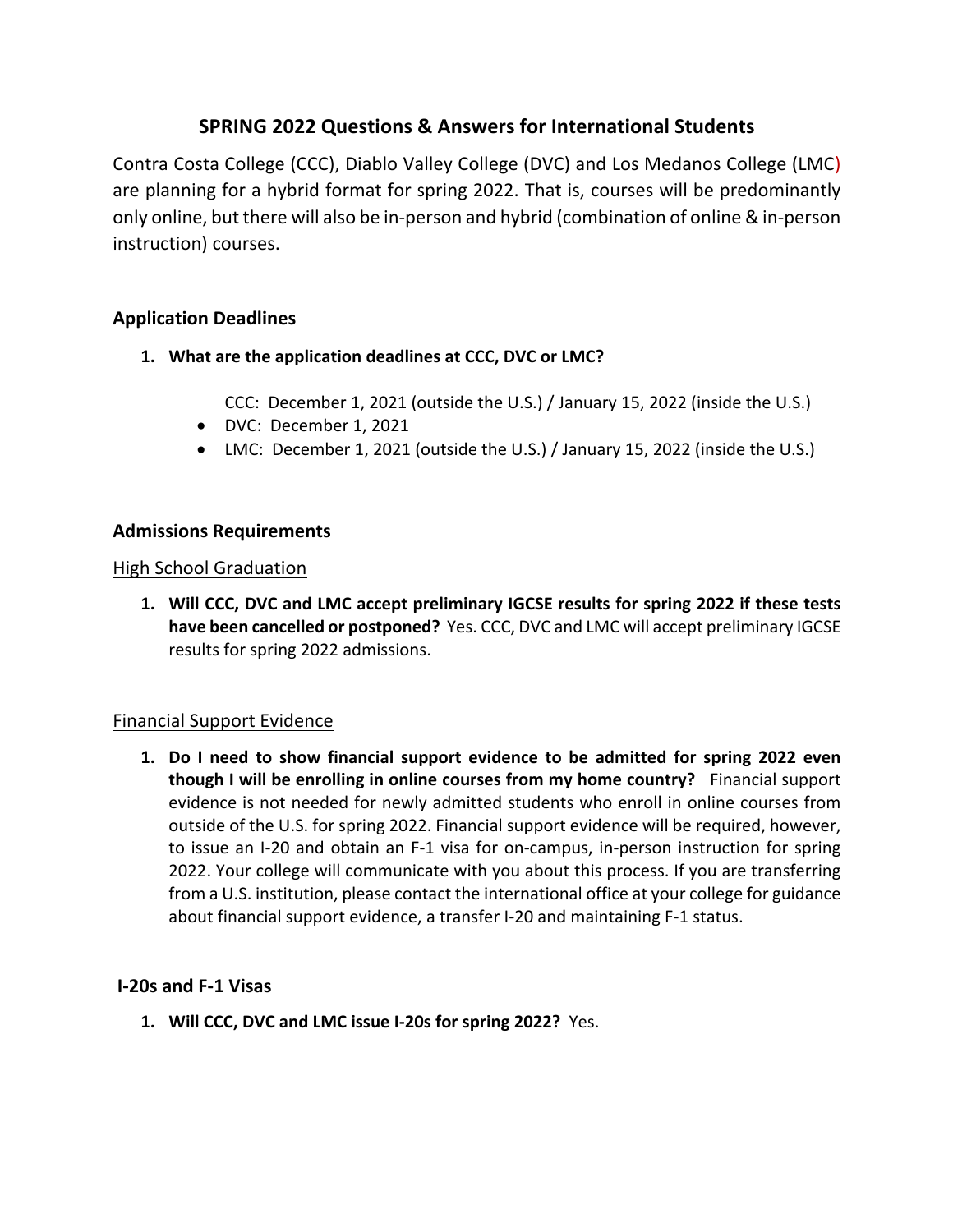- **2. Can I study online in my home country if I do not want to or am unable to travel to the U.S for spring 2022?** Yes. Students admitted for spring 2022 who are outside of the U.S. have the option of beginning their program of study online from their country of residence. Students intending to do so do *not* need a student visa. Please communicate with the International Student Office at CCC/DVC/LMC about your situation.
- **3. I have been admitted for spring 2022. Do I need to apply for an F-1 visa for online courses completed outside of the U.S.?** No. You only need to apply for an F-1 visa for studies in the U.S.
- **4. Do I need to register for a hybrid or in-person course to obtain my F-1 visa?** Yes, according to U.S. immigration regulations, you must register for at least one course with an in-person component to obtain your F-1 visa. Additionally, F-1 international students arriving in the U.S must be enrolled in at least one partially online or fully in-person course for their I-20 to be registered. I-20 registration is required to maintain F-1 immigration status in the U.S.
- **5. I have already received an initial I-20. Do I need an updated I-20 to arrive for spring 2022?** Your I-20 must have a program start date of 01/24/2022. If your I-20 program start date is different, you will need an updated I-20. Please email your college's international student office to request an updated I-20.
- **6. I have already paid the SEVIS fee. Do I need to pay the SEVIS fee again if my I-20 program start dates are updated for spring 2022?** No. You will not need to pay the fee again if your I-20 was updated with a new program start date.
- **7. If I was admitted for fall 2021 and took courses online from my country, yet I am still unable to travel to the U.S. for spring 2022, am I allowed to continue taking courses online and defer my in-person enrollment until fall 2022?** Yes.

### **Deferring Enrollment to Fall 2022**

**1. If I've been admitted and received an I-20 for spring 2022, may I defer to fall 2022?** Yes, an updated I-20 will be issued with a new program start date. Please email your college's international student office to request a *Deferring Enrollment Form* and updated I-20.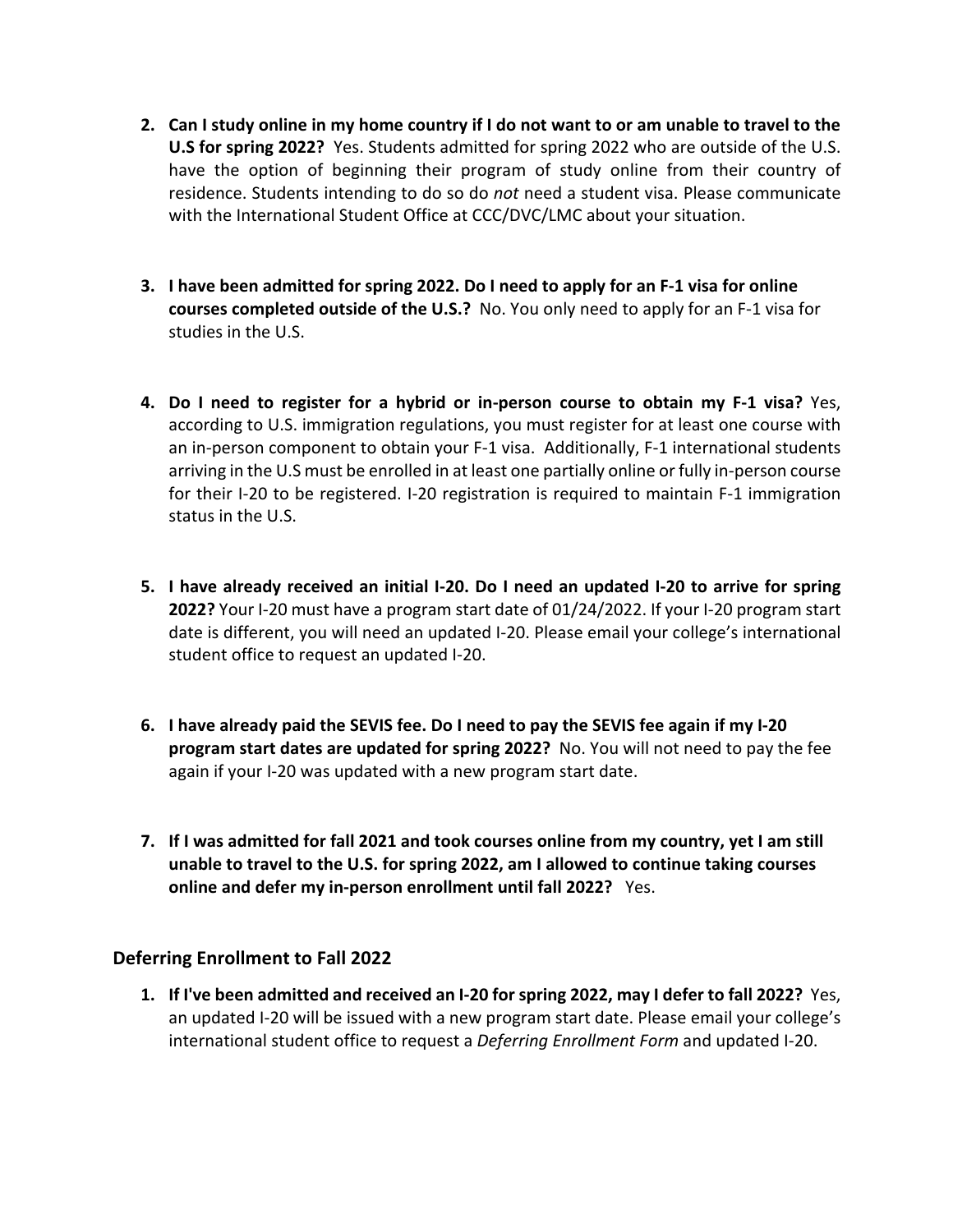- **2. If I've been issued an F-1 visa for spring 2022, yet defer to fall 2022, do I need a new visa?** You do not need a new visa if your current visa is valid past the date of your (future) entry into the U.S. Please check the visa expiration date on your visa. However, you will need an updated I-20 with a new program start date. Please email your college's international student office to request an updated I-20.
- **3. If I was admitted to spring 2022 but would like to defer enrollment to fall 2022, do I need to prepare updated financial support documentation?** If you have already been issued an I-20 for spring 2022 yet have not obtained a visa, it is strongly recommended that you prepare updated financial support documentation for the visa appointment.
- **4. May I defer enrollment for more than one (1) semester?** Yes, however, you mustrequest a Deferring Enrollment Form and:
	- 1. Submit a new application for admission.
	- 2. Pay another application fee.
	- 3. Provide updated financial support evidence (e.g., bank statement).
	- 4. Provide updated English language proficiency documentation (if your test score is more than two years old from the start date of your program of study).

# **Travel to the U.S.**

- **1. Will I be able to travel to the U.S. for spring 2022?** Travel to the U.S is dependent upon your ability to obtain an F-1 visa. Please click here to view visa appointment wait times in your country/region. It is also recommended that you confirm this information with your local U.S. Consulate or Embassy.
- **2. Should I take a printed I-20 in carry-on luggage on flight(s) to the U.S.?** Yes.

### **3. Are there any special entry requirements to the U.S.?**

Yes, please note that CCC, DVC, and LMC require all students taking in-person classes to be vaccinated. The information listed below is for U.S travel and entry purposes only.

Effective December 6, 2021 all travelers to the U.S. by air must show (to the airline) a negative result of a COVID-19 viral test taken within one (1) day of departure or documentation of recovery from COVID-19 in the past 90 days before boarding a flight to the U.S."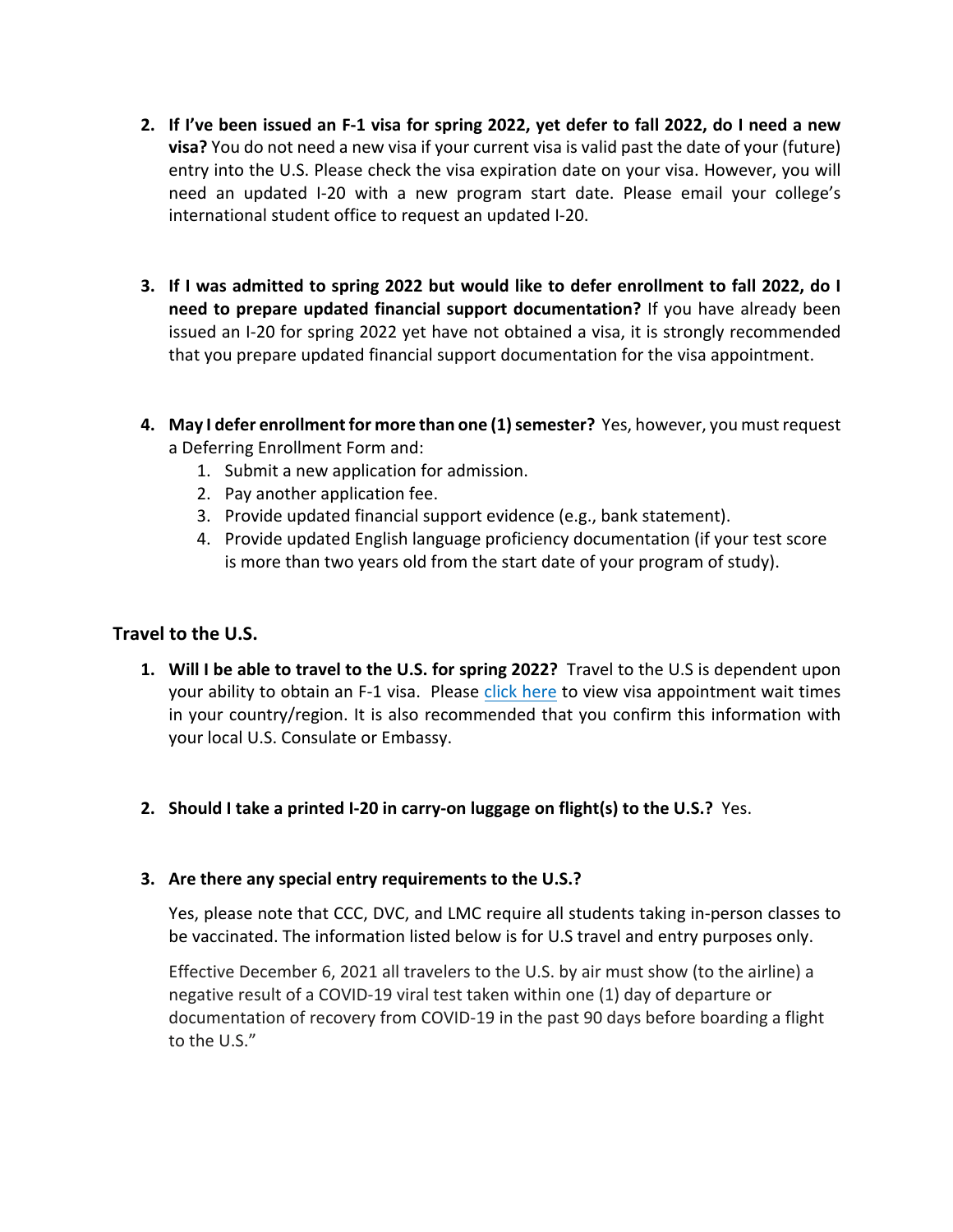Vaccines approved by the FDA and those that have an Emergency Use Listing from the World Health Organization will be accepted. Official information can be found at the U.S. Department of State and the Centers for Disease Control (CDC) websites. It is also recommended that you contact your nearest U.S. Consulate or Embassy as well as the airline you will be flying.

Effective January 1 2022, foreign national travelers entering the U.S. through a land border land or ferry terminal must be fully vaccinated and provide proof of vaccination. For more information about entering the U.S. by land or ferry, please visit this site.

There are limited exceptions to the vaccination requirement. Those under 18 are exempt from vaccination requirements. As well, and as determined by the CDC, there are exceptions for students travelling from countries with limited vaccine availability. Information can be found here. Students from these countries must "show an official U.S. Government letter (paper or digital) documenting approval of the exception." Students who receive exemptions will be required to get vaccinated in the U.S.

### **College Requirements: Covid-19 & Health Insurance**

- **1. Are vaccinations required to study at CCC, DVC and LMC?** Yes, effective November 1, 2021, our colleges require COVID-19 vaccinations for all students taking in-person classes or who need to visit any campus facility. Click here for more information.
- **2. How do I show proof of vaccination to study at CCC, DVC and LMC?** Select your vaccine from the drop-down menu and upload your proof of vaccination at this site: https://www.4cd.edu/covid19/vaccine-requirement.html. Accepted vaccine documentation is listed on the site. Students must use their InSite email address (name@insite.4cd.edu). Students will receive a notification within 3 days at their InSite email address. Students can confirm their InSite email address in the "Settings" tile in their InSite portal.
- **3. If I am already in the U.S. and have not yet been vaccinated, where can I get vaccinated near CCC, DVC and LMC and how much will it cost?** There is no cost!
	- The nearest option to CCC is the Walgreen's Pharmacy at 14280 San Pablo Avenue. Students can schedule an appointment online here.
	- The nearest option to DVC is Safeway Pharmacy at 707 Contra Costa Boulevard. It is recommended that students schedule an appointment online. More information can be found here.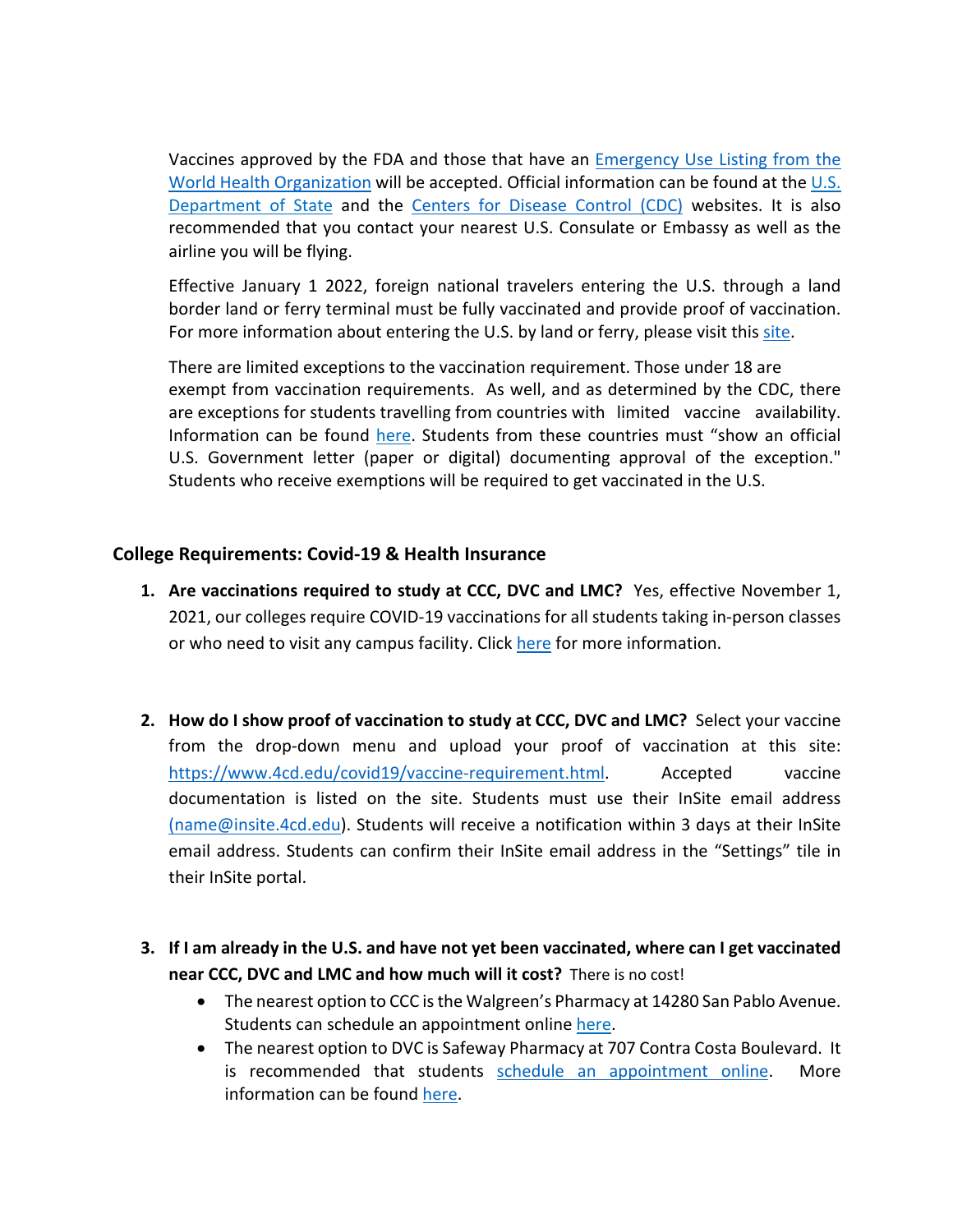- The nearest option to LMC is the Walmart Pharmacy at 2203 Loveridge Rd. Students can schedule an appointment online here. Students can also visit https://www.losmedanos.edu/safety/tips.aspx#notice for updates.
- **4. Are there any additional Covid-19 requirements?** Yes, everyone must show proof of full COVID-19 vaccination, or a negative test result, before going to indoor businesses such as restaurants, bars and gyms in Contra Costa County and in the San Francisco Bay Area. This also includes campus food services areas, as well as any indoor gym activities or classes.
- **5. Is health insurance mandatory for international students?** If you are inside the United States, health insurance is mandatory for all F-1 students.
- **6. If I stay in my home country, do I need to pay for health insurance?** No.
- **7. How much is health insurance?** The cost of health insurance is \$889 for the Spring 2022 semester. Students must pay this before classes begin in January 2022.
- **8. If I arrive in the U.S. for spring 2022, when will my health insurance coverage begin?** Health insurance coverage for international students begins January 3 and ends August 9, 2022.
- **9. Does the mandatory health insurance cover covid-19 vaccinations?** No, however, the vaccinations do not cost anything. Students need to show a photo I.D. and proof of international student health insurance to schedule a vaccine appointment.
- **10. Is there any safety information I should be aware of before reporting to campus?** Yes, please review the Student Safety Checklist for our colleges.

#### **Accommodation/Housing**

**1. Will accommodation be easy to find in January?** No, accommodation is extremely limited. Students are encouraged to secure housing as soon as possible.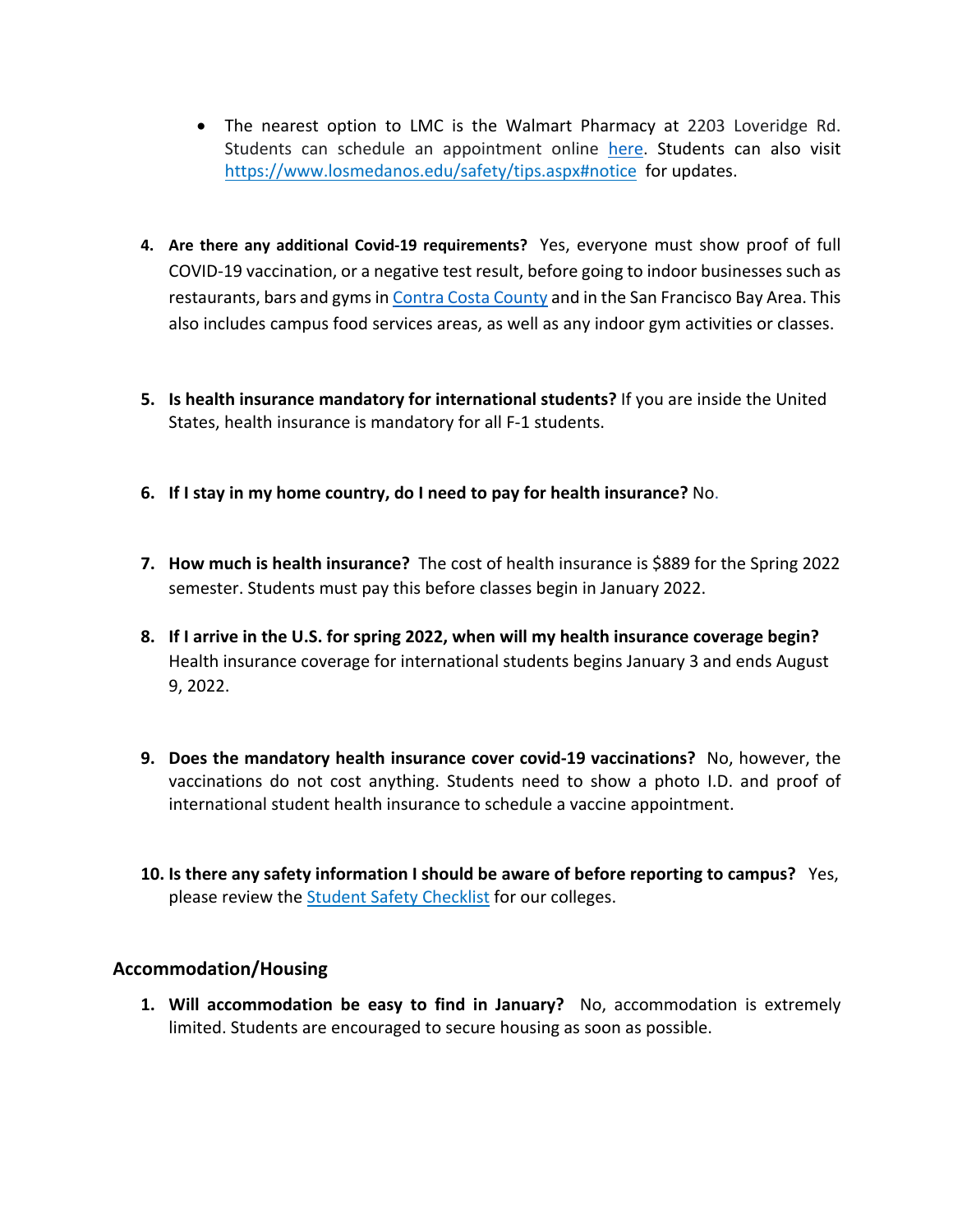**2. Is there any Covid-19 related requirement for Diablo Valley Homestay?** Yes, all homestay students must be vaccinated and send Diablo Valley Homestay by email (info@diablovalleyhomestay.com) a copy of their proof of vaccination. Note that the placement fee is \$450 and the monthly homestay rate is \$1,100.

#### **Courses and Support**

- **1. Will online courses be asynchronous (time zone does not matter)?** Mostly, though each course section will have its own schedule. Students should carefully check the scheduling notes for each course section to determine if a given section of a course includes synchronous instruction. Here is a link to the course schedule search (searchable by college and semester).
- **2. How will students know which online courses have set class meetings when looking at course descriptions?** 
	- Asynchronous courses (no set class meetings) will have "ONLINE" included in the meeting days/times column, and **no days or times will be listed**. Also, the comments section will not include references to any required orientations or synchronous class sessions.
	- Synchronous courses (online courses that have set class meetings on specific days using Zoom software and on California/Pacific Standard Time) will list the days and times of instruction OR there will be specific synchronous meeting sessions listed in the comments section.

International students at **Contra Costa College** who are not able to come to the U.S. for spring 2022 should *not* enroll in courses with the following comment: "*This class is currently scheduled to meet partially or fully on campus. The mode of delivery may change, however, based on social distancing guidelines. For scheduling purposes, if you register for this section, please plan on being available at the days and times listed. Your instructor will contact you prior to the course*."

- **3. What are operating system requirements for taking online courses?** Students can use any operating system (PC, Mac, Android, iOS) for taking online courses.
- **4. What are other technical requirements for taking online courses?** It is recommended that students have access to a desktop or laptop with audio and video capability and reliable Internet access. Students may use mobile phones, though they will be expected to do extensive typing.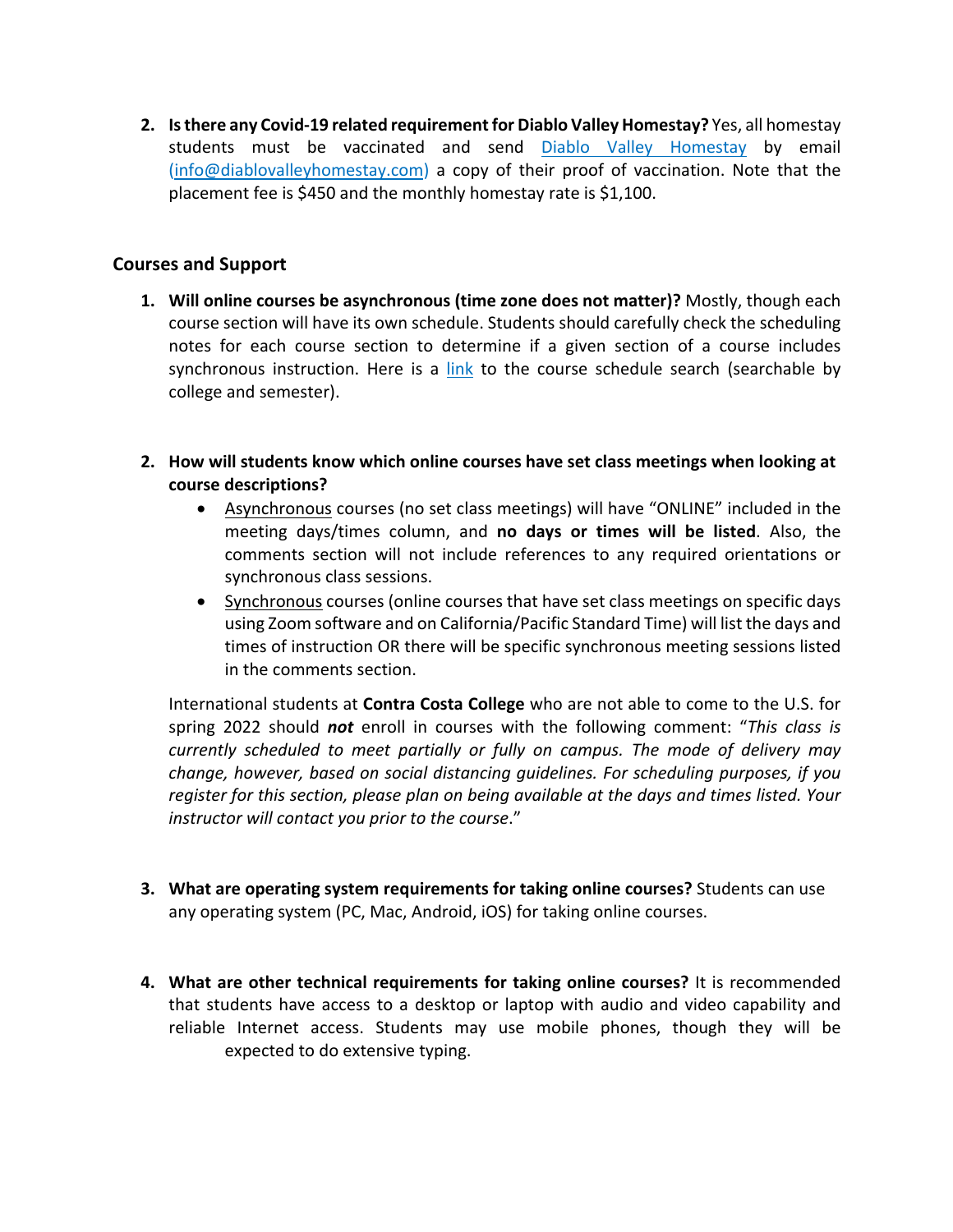- **5. What video software will online courses use?** All courses will use Zoom. Students should contact course instructors to ask if any social media such as YouTube will be used that may not be accessible in their regions.
- **6. How will students access online courses?** All online courses will be delivered through the online management system. Below are helpful online learning links for students at each college:
	- CCC
	- DVC
	- LMC
- **7. Do online courses have the same units (credits) as in-person courses?** Yes.
- **8. Are the units for online courses accepted by 4-year universities and colleges?** Yes.
- **9. Do I need to purchase textbooks for online courses?** Yes, most online courses require the purchase of textbooks. Textbooks can be purchased online from the college's bookstore or through other vendors such as Amazon, etc. Some courses require the purchase of an online 'course pack,' which includes access to reading, exercises and quiz materials. Students can purchase online textbooks or course packs using a credit card. However, many courses use open online resources and do not require purchase of course materials. Those courses are designated as Zero Textbook Cost (ZTC) and can be identified

with this logo:  $\boxed{\textcircled{\textbf{}}\}$  Below are links to the bookstore at each college:

- CCC Bookstore
- DVC Book Center
- LMC Bookstore
- **10. How do I get counseling help to complete my student education plan?** Students can book appointments online. Online drop-in counselling may also be available, depending on your college. Please visit your college's Counseling Center website for details.
- **11. How do I register for online courses?** Registration can be done online through InSite from your home country. Priority registration dates and times are listed in InSite under the Registration menu. Students may register for courses until midnight on the first day of classes: January 24, 2022.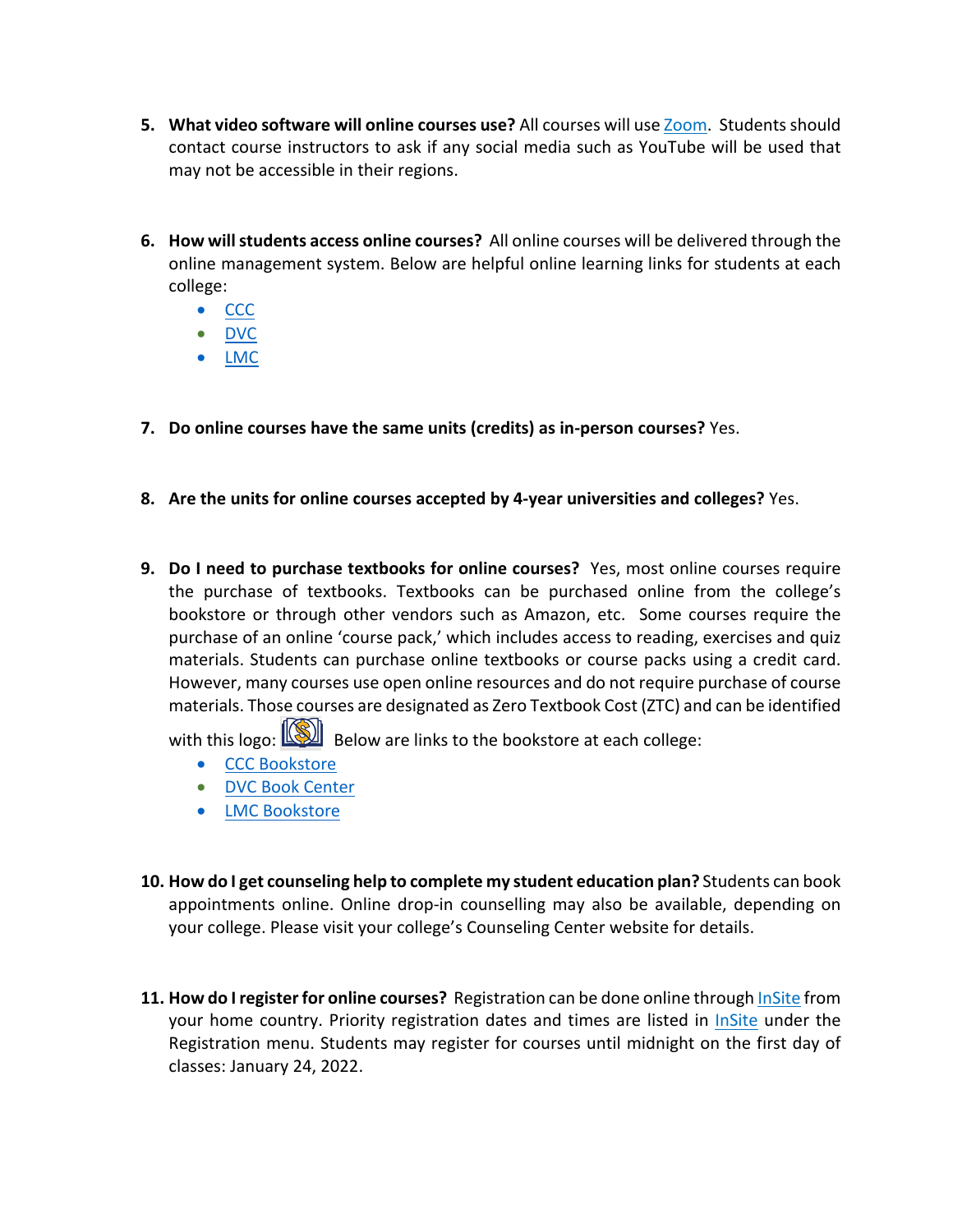- **12. Am I required to enroll in a full course of study (12 units) if I am outside the U.S.?** The answer depends on your I-20 status as follows:
	- **Continuing students** with an active I-20: Yes. To maintain your F-1 immigration status, you are required to take 12 units.
	- **Students outside the U.S with an initial I-20**: No. You are not required to maintain 12 units if you plan to study outside the U.S for spring 2022.

We strongly encourage full-time enrollment due to the temporary provisions of U.S. immigration policy guidance during COVID-19. For additional questions, please contact the international student office at your college.

- **13. What is the cost of online courses?** \$346 per unit.
- **14. By when do I have to pay the tuition for online courses?** Students should pay the tuition for their online courses as soon as possible. However, if they need to pay in installments or wait to pay, they will not be charged late payment fees. Students should note that, if they have a balance on their account, a registration hold will be placed on their account. This hold will block them from being able to register for the following semester. Once the tuition has been paid, this hold will be automatically removed from their account.
- **15. Will I be allowed to attend the first few classes/sessions of online courses before deciding whether to continue in or drop a course?** Yes, you may try online courses for several classes. You are allowed to drop an online course at no charge. The deadline to drop a full-term course is Friday, February 4 for the Spring 2022 Semester.
- **16. Will students be able to receive online tutoring?** Yes, free online tutoring is available to all students through any Canvas course.
- **17. How much time per week can students expect to spend for an online course?**  Expect to spend 6 to 9 hours per week (on and offline) for a 3-unit course.
- **18. What other online learning expectations should students be aware of?** Students should be prepared to actively participate in online courses through frequent interactions with instructors and classmates. This includes contributing to online discussions. Students should review course syllabi for more information about grading policies.

### **Orientation**